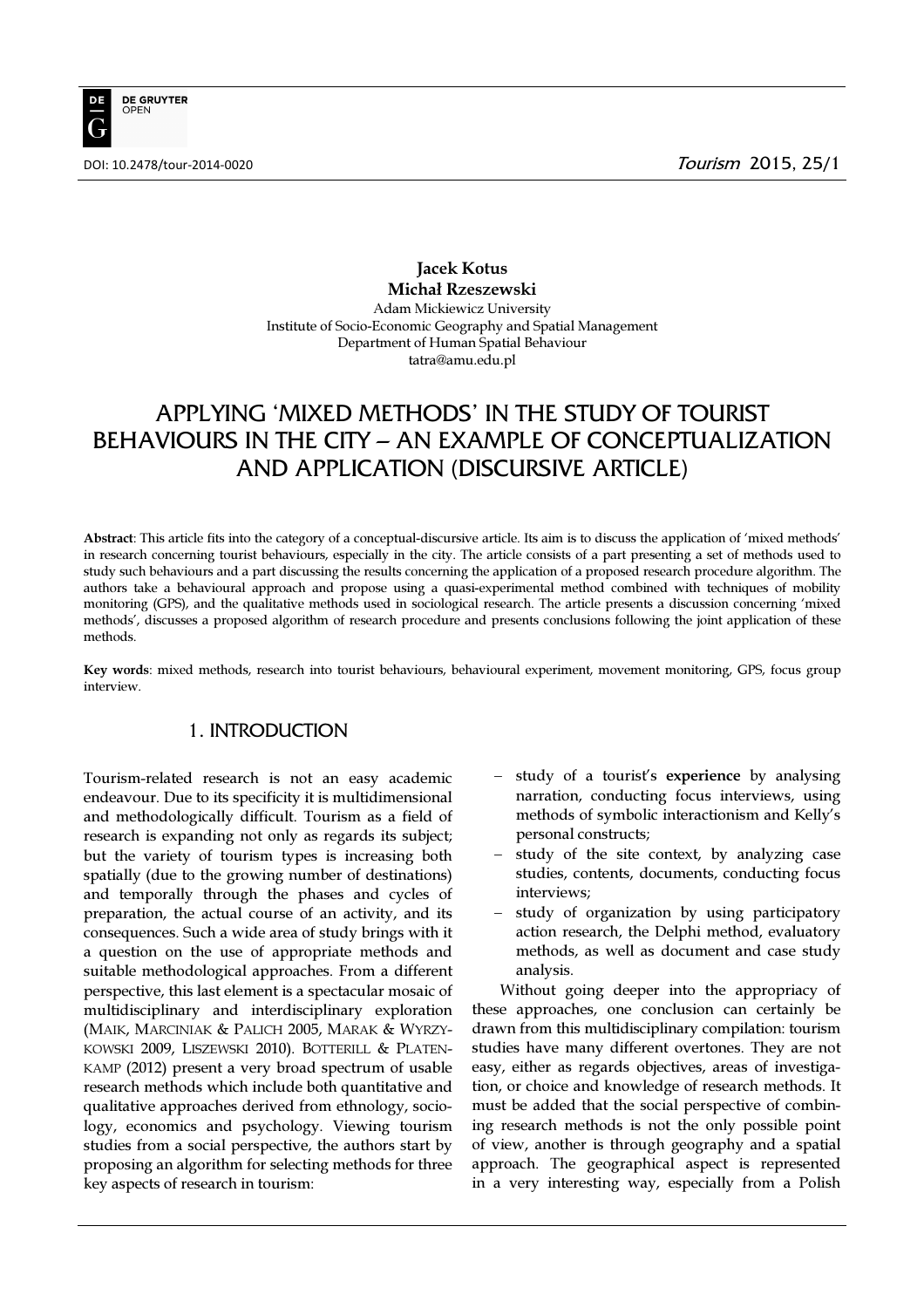research perspective (BUTOWSKI 2011). S. LISZEWSKI (2008) mentions the following research directions with regard to the city: analysis of tourism assets, tourism function, tourism space, as an area of tourism supply and demand, its inhabitants' free time, or the study of cityscape. The geographical (spatial) approach has resulted in the development of many quantitative methods of spatial analysis, including sociological surveys and environmental perception analysis.

In this article, we would like to consider a small part of 'tourism' studies, i.e. the analysis of tourist behaviours in a city. In this way, we want to draw the reader's attention to the behavioural aspect of studying tourism and tourists, and show at the same time the complementary application of various methods (LEE & JOH 2010, PETTERSON & ZILLINGER 2011, GREEN-BERG, RAANAN & SHOVAL 2014).

The general aim is to discuss the application of 'mixed methods' in tourism research, especially in the study of tourist behaviours in the city. It is a conceptual-methodological aim, although the article contains the results of empirical studies as well. The latter have been used as evidence for the proposed set of methods rather than empirical evidence. In the context of the main aim as set out here, it is possible to formulate individual aims which will be discussed in subsequent sections:

- − defining the role of 'mixed methods' research in the study of tourist behaviours;
- − presenting the algorithm for using the methods and discussing selected examples in the context of analyzing tourist behaviours in the city;
- − presenting exemplar results and discussing the weaknesses and strengths of the applied methods.

### 2. WHAT IS 'MIXED METHODS' RESEARCH?

The postulate of a genuinely interdisciplinary character to research concerning tourism seems pivotal for the understanding of the mechanisms and rules existing in this domain of reality (MAIK & PRZYBECKA-MAIk 2005). Fulfilling this may guarantee a problem and conceptual integration of research activity. Due to an interdisciplinary approach, it is possible to provide increasingly detailed answers to research questions. However, as W. MAIK & M. PRZYBECKA-MAIK remark (2005), this interdisciplinary character can be misleading. Although it is declared by researchers, they often take a multidisciplinary approach where representatives of various academic disciplines look on a problem from different perspectives. It is often the case that there are no integrated conceptualizations or complementary creation of research tools and procedures.

Only the approach to the objective itself is multidisciplinary, and there is no cooperation, not to mention an interdisciplinary character to the research procedure.

The most important aim of research is to discover truth and the mechanisms controlling the world around us. Hence, choosing an interdisciplinary approach in research seems a fairly natural consequence of setting out these objectives. An interdisciplinary approach lets us look at things from various, sometimes completely different research perspectives. The interdisciplinary character of the methods even makes it possible to conduct a study which is achieved thanks to various research methods at the stages of both data collection and interpretation. Taking an interdisciplinary approach makes it possible to study phenomena in more detail, which results in eliminating a researcher's 'subjective certainty' and coming closer to 'objective truth'. We must also remember about the 'load' of personal traits, conventions, geographical location, objectives and ideologies which are contributed by the researcher (a more comprehensive discussion of this issue can be found in Tribe 2006). Beyond any doubt, interdisciplinary cooperation concerning the identification of tourist behaviours in the city, needing understanding from geography, economics, psychology, cultural anthropology and sociology, supports the postulate formulated earlier – finding of the truth.

For many years, English-speaking researchers have been doing 'mixed method' research (MMR) (ROCHELEAU 1995, PHILIP 1998). It can be defined as using 'permeating' methodological approaches, two or three of which are applied concurrently (at the same stage, in the same study, at the same time, at the same place and on the same group of subjects) (MC KENDRICK 2009). English-writing authors point out that this approach is a kind of extension of the more popular multiple method, in which different research methods from various disciplines are applied at subsequent stages of study and not necessarily with the same group of subjects (JIANG 2003). In 'mixed method' research, specific methods, chosen by the researchers, are used simultaneously and in a 'permeating'/complementing manner (CRESWELL 2003).

## 3. 'MIXED METHOD' RESEARCH – AN ALGORITHM FOR APPLICATION IN THE STUDY OF TOURIST BEHAVIOURS

### 3.1. BEHAVIOURAL QUASI-EXPERIMENT

The first element of a 'mixed method' research algorithm which we propose is the experimental method. It is a kind of methodological security blanket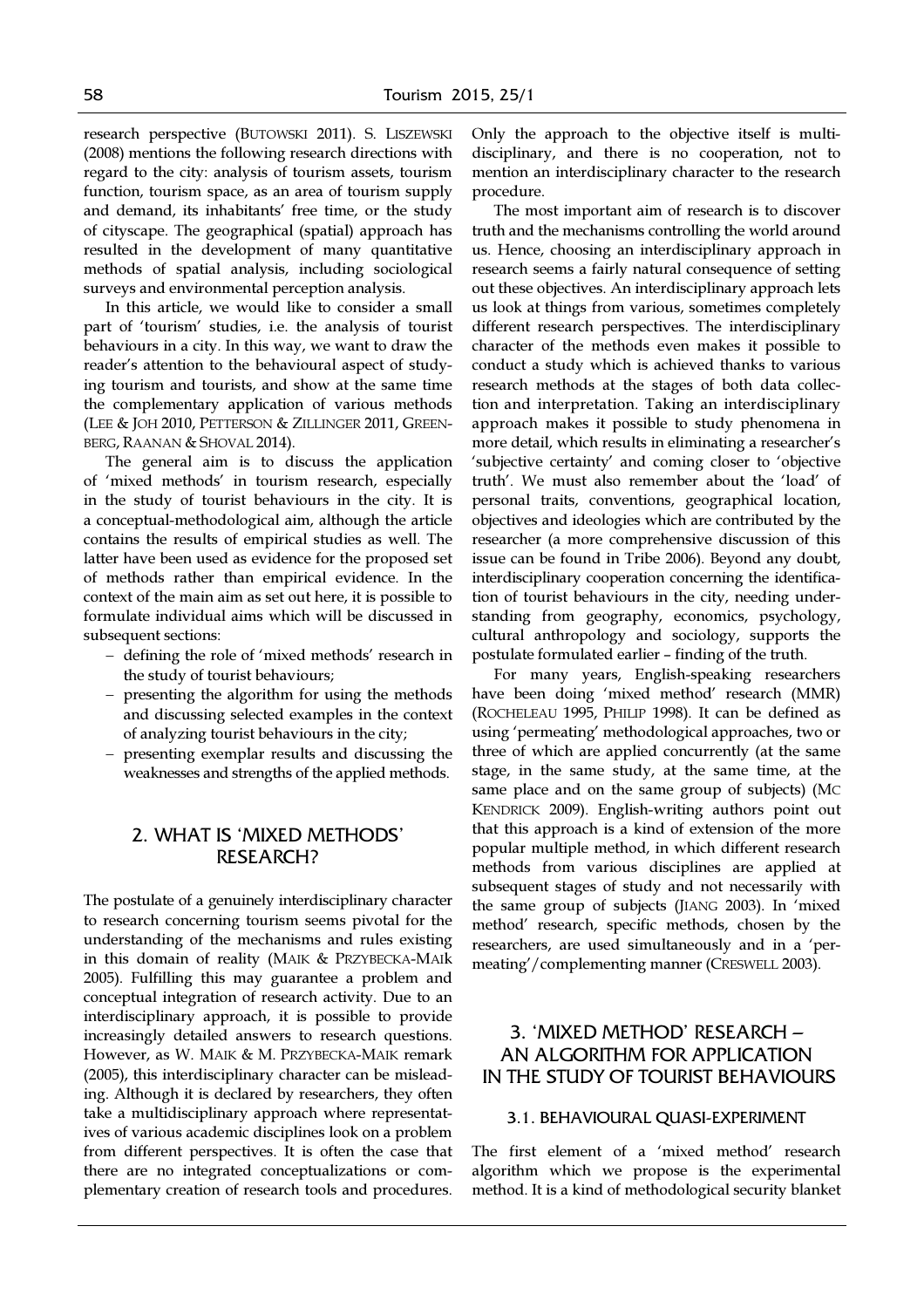for the application of two other methods presented later (cf. Fig. 1).



Fig. 1. A 'mixed method' research diagram for tourist behaviours in city space Source: author based on H. JIANG (2003).

The experimental method, though popularly used in psychology (as broadly understood) in a variety of forms, is very rarely applied in other disciplines. We are naturally excluding here the wide range of sciences in which experiment is a well established, basic research method. The experimental method can be used in economic geography, although there the experiment gives way to simulation (MONTELLO & SUTTON 2006). However, the experimental (quasiexperimental) method is hardly ever used by social geographers, as well as in closely related disciplines, such as tourism. We can say 'hardly' however, because a milestone in applying psychological methods in the study of spatial behaviours was of course the pioneering work by American behavioural geographers, led by R. GOLLEDGE (GARLING & GOLLEDGE 1993), as well as many works inspired by the 'Californian school'.

It should be noticed that social research, especially the study of human behaviour, has become increasingly interdisciplinary. It is not only psychologists, cultural anthropologists or social scientists that pay attention to the 'mechanisms' controlling human behaviour. They have been joined by architects, urban planners, social geographers and those involved with geo-information. The last decade has brought the rapid development of the spatial economy and spatial planning, as well as tourism, in Poland. Although some aspects of tourism activity can be examined by means of sociological methods, tourist behaviours often require other tools. When asked about their own behaviour, respondents often provide inaccurate, declarative and normative answers. From the social perspective, the problems of 'tourism research' are serious. K. PODEMSKI & J. ISAŃSKI (2008) enumerates the following: the choice of respondents, lack of information about the number of new arrivals, tourist movements, the research location, language barriers in the study of foreign tourists, tourist interest in the research, and seasonality. Hence, an experimental

approach appears to be highly interesting. At least some of the problems above disappear: the accessibility of tourists, convincing them to take part in the survey, their availability at the site, seasonality and language barriers. These elements can be controlled during an experiment. A behavioural experiment in tourism seems to be an optimal solution. However, it must be clearly stated that its full and restrictive version is difficult to apply in the study of tourists due both to the repeatability requirement and the controllability of the conditions, as well as (which is very important) the ethical aspect (PRINCE, BROWN & HEATHCOTE 2012, DZIAK, NAHUK-SHANI & COLLINS 2012). It might even be said to become a very risky and dangerous activity for the respondents (AMEDEO, GOLLEDGE & STIMSON 2009, p. 117), especially when it is conducted by those who lack the professional knowledge or interpersonal skills required in this type of research. Thus, in order to identify tourist behaviours in the city, the quasi-experiment method was used (THYER 2012). It is less restrictive in application due to the fact that a control group and a 'pretext' are excluded from it. In a quasi-experiment, the stability of dependent conditions, which cannot be controlled by the researcher, is less restrictive.

The application of the experimental (quasiexperimental) method diminishes one of the basic dilemmas of spatial social research concerning tourists – the huge difficulty in or even impossibility of grasping the dynamics of tourist behaviours, or even reaching respondents. In the latest literature on the subject, regarding the study of movement paths by means of GPS location, individual works can be found which refer to the mechanism of methodological triangulation and take the quasi-experiment into consideration, despite the fact that the authors themselves do not use these terms in their description of research methods (GREENBERG, RAANAN & SHOVAL 2014).

A quasi-behavioural experiment involves tools recording the respondents' movement in space and time, as well as setting tasks: taking the tourist into an unfamiliar city in order to examine behavioural aspects of activity, or their activity on tourism trails in a national park. It is important for the tourists (experiment participants) to be exposed to selected stimuli controlled by the researchers. It is possible to control the following social variables:

- the number of people or groups to be included;
- the compodition of the studied groups;
- − individual socio-demographic profiles.

Independent variables may of course include time and the type of space: closing a part of the tourism trail, designating alternative paths/trails, different accommodation. Using the behavioural quasiexperiment method for the study of tourist behaviours allows repeatability of recording when the stimuli are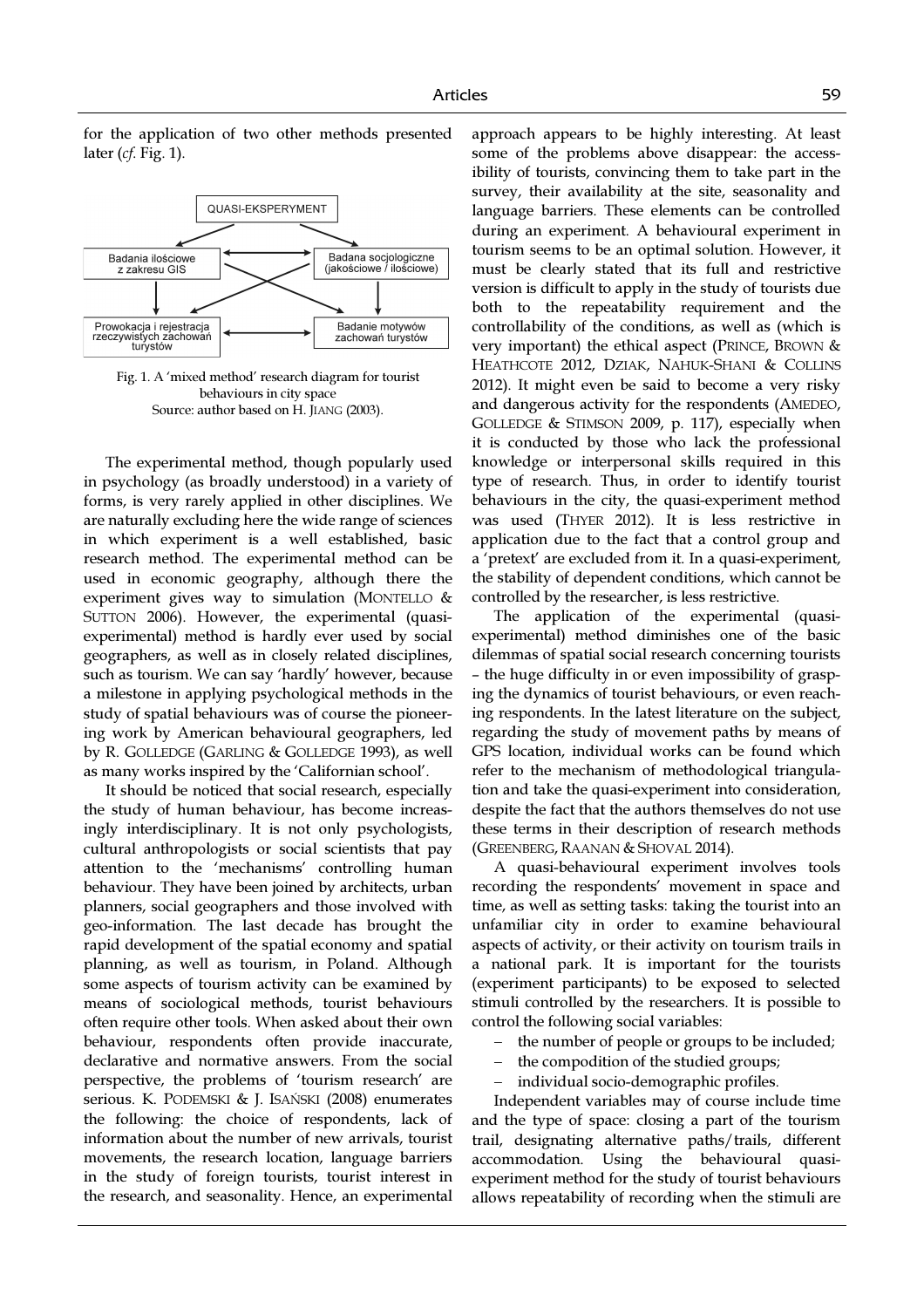changed. Finally, in conducting a behavioural quasiexperiment, we have control over the respondents and access to them, which is very important when studying tourist behaviours. In traditional studies, they are often simply inaccessible.

### 3.2. RESEARCH INTO MOVEMENT PATHS

There are few technologies which have had such a significant and permanent influence on the methodology of research into spatial phenomena as the use of satellite location methods (GPS). In the early stages, GPS technology was used to track and analyse the paths of vehicles in studies of road traffic (ZITO, D'ESTE & TAYLOR 1995, QUIROGA & BULLOOCK 1998). The idea of introducing GPS technology into the study of individual human spatial behaviour probably appeared at the same time as a result of imperfect methods of recording the movements of pedestrians. The most popular were time-space budgets and diaries which made it possible to record the respondents' activity within a short time interval (ANDERSON 1971, THORNTON, WILLIAMS & SHAW 1997). The pioneer of GPS-based research was R.G. Golledge who, with the help of his co-workers, was the first to undertake research in which city pedestrian paths were recorded in order to discover certain regularities (KLATZKY, LOOMIS & TIETZ 1998). Currently, the use of GPS technology in the study of tourist behaviours, both in and outside the city, is gaining in popularity. The method has been applied by N. SHOVAL & M. ISAAC-SON (2007, 2010), J. XIA, P. ARROWSMITH, D. JACKSON & W. CARTWRIGHT (2008) and J. XIA, P. ZEEPHONGSEKUL & D. PACKER (2011). A serious drawback of using geo-information methods for the analysis of social behaviour is their purely recording character. They make it possible to obtain a precise record of a sequence of behaviour, but not to identify its motivation. Recently, attempts have been made to improve this by introducing a requirement to fill out different kinds of questionnaires and creating perception maps (PETTERSON & ZILLINEGER 2011, GREENBERG, RAANAN & SHOVAL 2014).

Even though it is a promising direction of development, considering analysis of social phenomena, they are not advanced but very basic methods. They record movement without providing information about motivation for an activity undertaken in time and space. In social sciences, including human geography, it is possible to find qualitative methods which are more profound and meticulous in analyzing motivations. This is why the potential of GPS triangulation with qualitative methods seems significant. However, using it to the full is possible only if advanced techniques of measuring movement paths

are accompanied by equally advanced techniques supporting the interpretation of human spatial behaviours. Another necessary condition is a fully interdisciplinary application, assuming that the time, place, group of respondents, problem and research stage are the same.

### 3.3. QUALITATIVE SOCIOLOGICAL RESEARCH

The third component of the 'mixed method' research algorithm is qualitative sociological research, discussed last in this article, but as significant as the others. Researchers commonly believe that qualitative sociological methods (e.g. an in-depth interview) are simple research methods, easy to use and obvious in the interpretation of results. Unfortunately, due to such an attitude, qualitative studies lose their value as reliable research methods. It must be strongly stressed that qualitative methods, despite being subjective 'soft' research practices, have their own methodology of tool building and procedure. Without following a procedure, an in-depth interview becomes an ordinary social conversation, and without following a procedure, it cannot even be regarded as such a conversation. It is rarely heard that qualitative research methods are internally diversified and it is a methodological mistake to apply them in an equivalent and interchangeable way. Using each of the techniques may have different purposes: recognizing deeply rooted individual views, examining the views of a collective, resulting from the interaction of the respondents during research, recognizing ideas and stereotypes, the effects of the presence of third parties on the opinions of the respondents, etc.

The literature review shows how intensive the search for suitable sociological methods, complementing behaviour recording with the use of GPS is. It concerns methods which would allow us to make sense of recorded behavioural paths, uncovering their motivations and causes. At present, many researchers interested in behavioural research (including tourist) turn to relatively innovative techniques of conducting an interview during the respondents' trips. The methods called 'walking interviews' include both recording the respondents' comments while they are visiting the city (and at the same time recording paths), and a technique in which the researcher follows the respondent or travels with him/her, and pausing their tourism activity with a conversationinterview at key places (WYLIE 2005, MOLES 2008, EVANS & JONES 2011). Refraining from comments concerning the many advantages and disadvantages of 'walking interviews' (due to the editor's restrictions on space), we may just point out their one major weakness, i.e. lack of naturalness. Which reader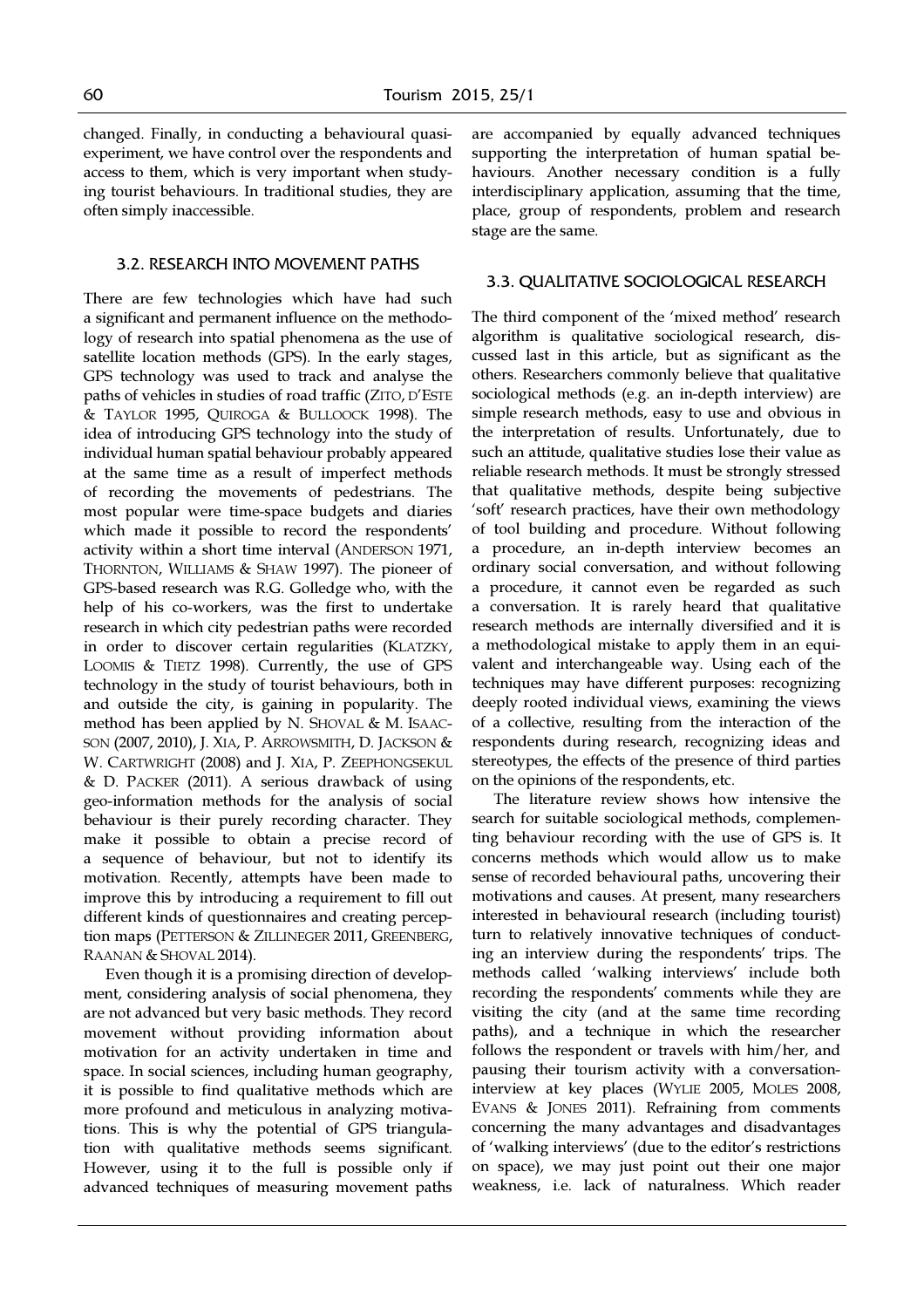(including the authors), visiting the city or walking along a tourism trail, speaks to themselves about what they perceive, and why and how it happens, or shares their reflections with other people? The perception process itself is so complex that many impressions (it is not known how many and which ones) appear unconsciously after some time, as a part of reflection, from a distance. Distance causes secondary interpretation of the stimuli experienced. Therefore, in the case of interviews that were conducted much earlier than the actual recording it is possible that the impressions and motivations are distorted. However, the authors of this article believe that if a respondent talks about their impressions and motivations some time after the activity, it is much more natural (without pressure, stimulation, provocation) than while it lasts. We may also witness the 'effect of a good subject', who (having the researcher next to or right behind them) will want to visit, see the city or take a given route to satisfy the imaginary 'expectations' of the researcher.

In the presented algorithm, we propose using the focus group interview (FGI) or individual in-depth interview (KITZINGER 1995, LONGHURST 2003, KRUEGER & CASEY 2008), conducted slightly later than the recording of the paths, which will enable the participants of the first phase of the experiment ('sightseeing') to take a deep breath, i.e. gain some distance and take a stance on the visited sites.

The FGI is applied in order to recognize collective (perhaps even conformist – in extreme cases we are dealing with group thinking syndrome) social views. During a meeting in one room and an exchange of ideas, hidden conformism and collective views are crystallized. The confrontation of all participants' views and observations enables them to articulate their emotions, attitudes and opinions about a given issue. In contrast to this method, the individual interview is focused on searching for individual opinions, motivations, attitudes and references. The specificity of IDI allows a more or less standardized conversation with the subject in a face-to-face situation, i.e. a more intimate interaction.

### 4. THE RESULT OF USING THE PROCEDURE ALGORITHM

#### 4.1.QUASI-EXPERIMENT CONDITIONS

The study took place in the summer (July-August) 2013 in Trójmiasto and was the first in a series. The independent variable of the quasi-experiment was the size of the groups sent to Trójmiasto. In total, the following were sent separately: one person aged 31, a young married couple, a group of three – grandparents with a 12 year old granddaughter and a group of student friends. Each adult participant of the experiment had their own GPS receiver recording their movement. The subjects' task was to move around Trójmiasto in any way they chose, though they could also make short, one-day trips outside. Before they left, they pointed to the place where they wanted to spend the night. Each of them had a sum of 500 zloty which they could spend on accommodation or partly use during the stay. Movement was measured with GPS HOLUX 1000C.

One month after sending the last person/group to Trójmiasto, a focus group interview more than two hours long was conducted with all the adult participants of the quasi-experiment. It is important that although the study did not bear the signs, at every stage the ethical rules of the research were strictly observed. The subjects were well informed about the aims of the study, the method of measurement and the possibility of withdrawing at any time without any consequence. The FGI material was recorded on camera and a dictaphone voice recorder. After preparing a coded transcript from the group interview, the primary materials were destroyed. The FGI itself comprised various study techniques: from interviewdiscussion through projection techniques to creating a mind map of the visited city.

#### 4.2.PRESENTATION OF RESULTS

During the focus group interview, the experiment participants discussed topics related to the trip and impressions from their visit to Trójmiasto as well as their attitudes to tourism and perception of tourism attractions in Poland and globally. The conclusions presented below are based on the transcript of the discussion and contain only observations concerning the spatial behaviours of the respondents.

The first thing that could be noticed in the course of the discussion was the fact that Trójmiasto was perceived from the perspective of Gdańsk as the central, most important and most attractive city. When asked about their impressions from the stay, the subjects usually referred to Gdańsk, e.g.:

> The single person (male): Gdańsk – very lively and pleasant. He really likes cities by water and seeing the harbour, ships. This is the best for me. Combined with old buildings in the city and some cafes. The first impression – incredible.

Sopot and Gdynia appeared in the discussion as less attractive places, which were 'not worth the time':

> Couple (male): (…) Gdynia, I'd been there once in transit, so I knew what to expect there. There isn't too much to see. So we decided to find something more interesting to do in Gdańsk.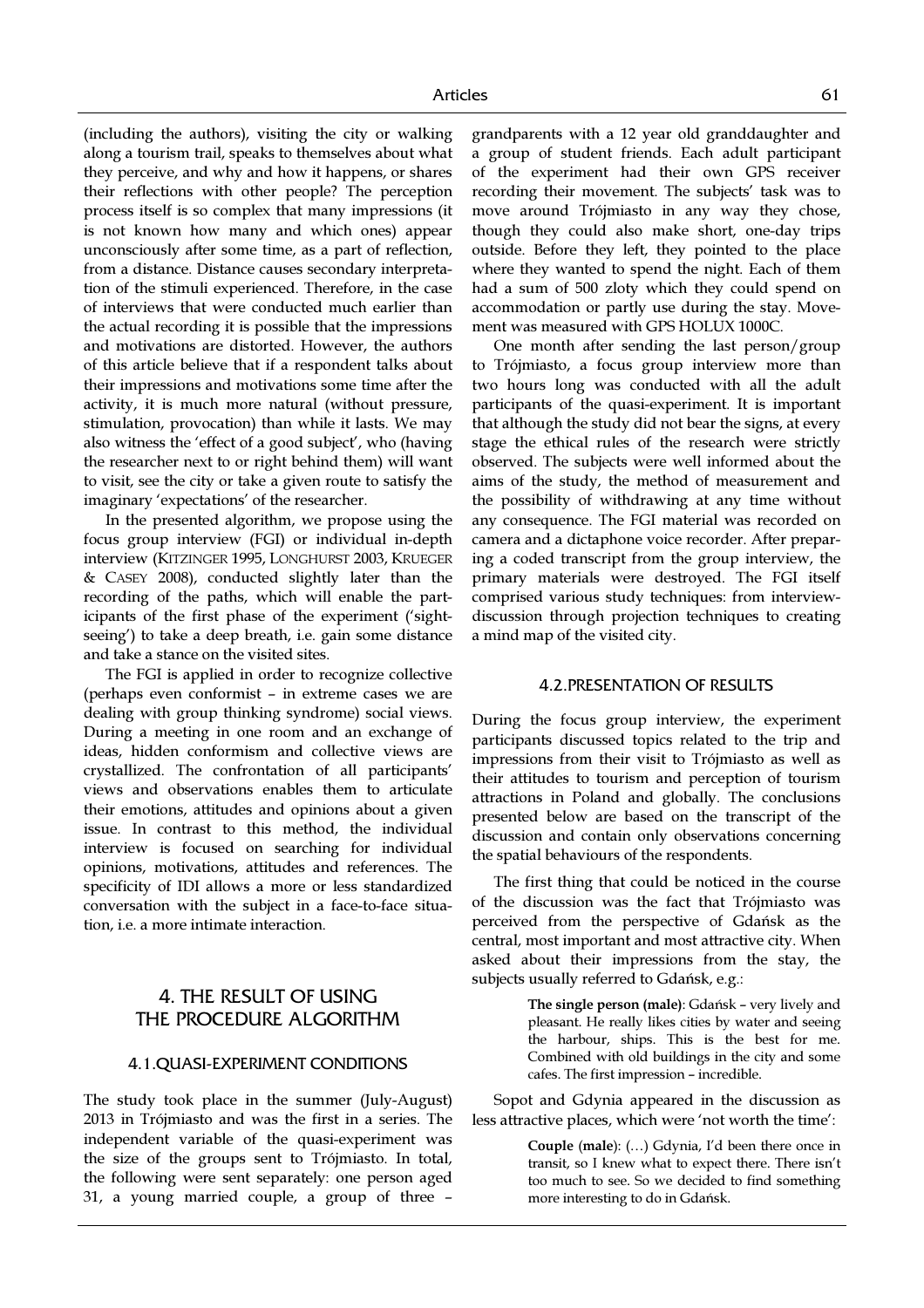

Fig. 2. The map of the most interesting places in Trójmiasto by FGI participants The map key corresponds to the following identifiers used in the text: 1 person = a single person; 2 persons = a couple, 2+1 = a group of three with a child; 4 persons = groups A and B Source: authors

Group of three with a child (female): (…) we skipped Sopot. I decided that it's no use going there. (…) we didn't want to waste time because we wanted to go back to Gdańsk.

An exception was the group of students, who chose Sopot as the most attractive place, due to different priorities as regards spending free time:

> Group (female): There (in Sopot), we spent the most time. The greatest attraction was that we could live together for those five days. Without parents.

As for the choice of accommodation, some of the experiment participants based their choice mainly on price:

> Group (male): At first, we were looking for a hostel, but it turned out that they were very expensive. We looked for something cheaper.

However, an equally important factor of the accommodation was accessibility by transport and close proximity to the main attractions:

> Single person (male): I mainly focused on location. I wanted it to be close to the Old Town.

> Group of three with a child (female): Transport was good, close to Wrzeszcz Railway Station. It was also quite close to tram stops; one or two lines.

Regardless of which city was chosen as the main destination, the remaining were visited only during individual short trips, often to a specific site.

> Couple (male): We treated Sopot as a seaside resort; therefore we went there for one day to see it and have it over and done with.

> Group of three with a child (female): We went to Gdynia instead, because you can get on those ships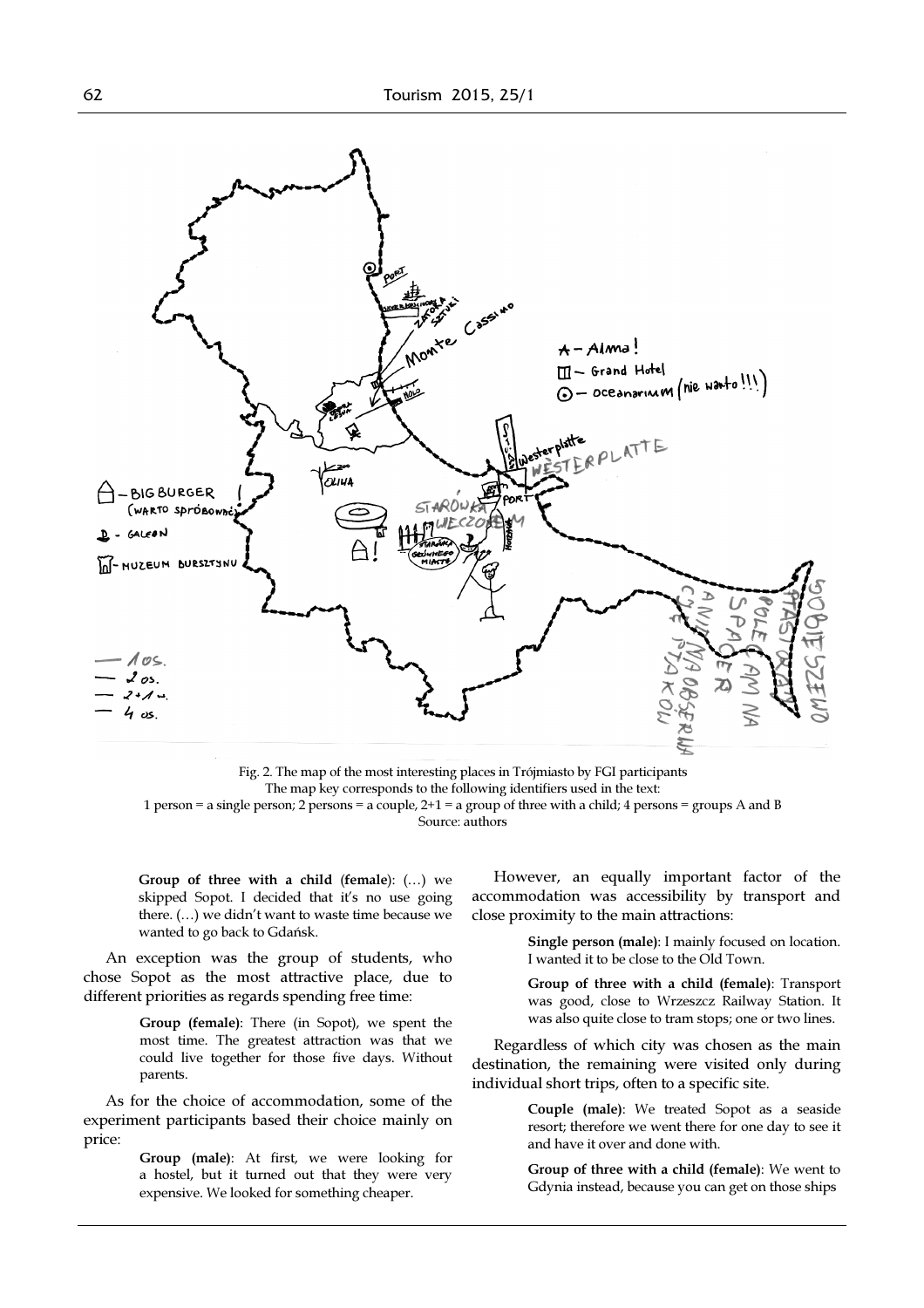there. As a matter of fact, we went there only to get on those two ships.

Group (female): We had only two trip days. One to Gdańsk and one to Gdynia. (…) We only saw the Oceanarium and the ships there (Gdynia).

During discussion, the subjects stressed how easy it was to move around Gdańsk and that the city transport was friendly and well organized:

> Group (female): I like tram transport more (…). Gdańsk cares about tourists.

> Group of three with a child (female): (…) there is no problem with tickets in Gdańsk because you can buy them from the tram driver.

Most participants of the experiment had not been preparing for the trip in any particular way. Their sources of information were almost exclusively local tourist information points – at the hotel or in the city. The most frequently mentioned form was the tourist map.

> Group (female): We went to tourist information points and received maps.

Only the couple without a child had a detailed itinerary based on previously collected information.

> Couple (male): We tried to download information from the internet. We found a lot. I made some printouts. We used just 10-15%. Not enough time.



Fig. 3. Visualization of participants' movement paths – the maps present recordings from a single device representative of a given subgroup. The points are presented with the use of transparency alpha = 1/25 – the darkest places signify areas of the most frequent movement Source: authors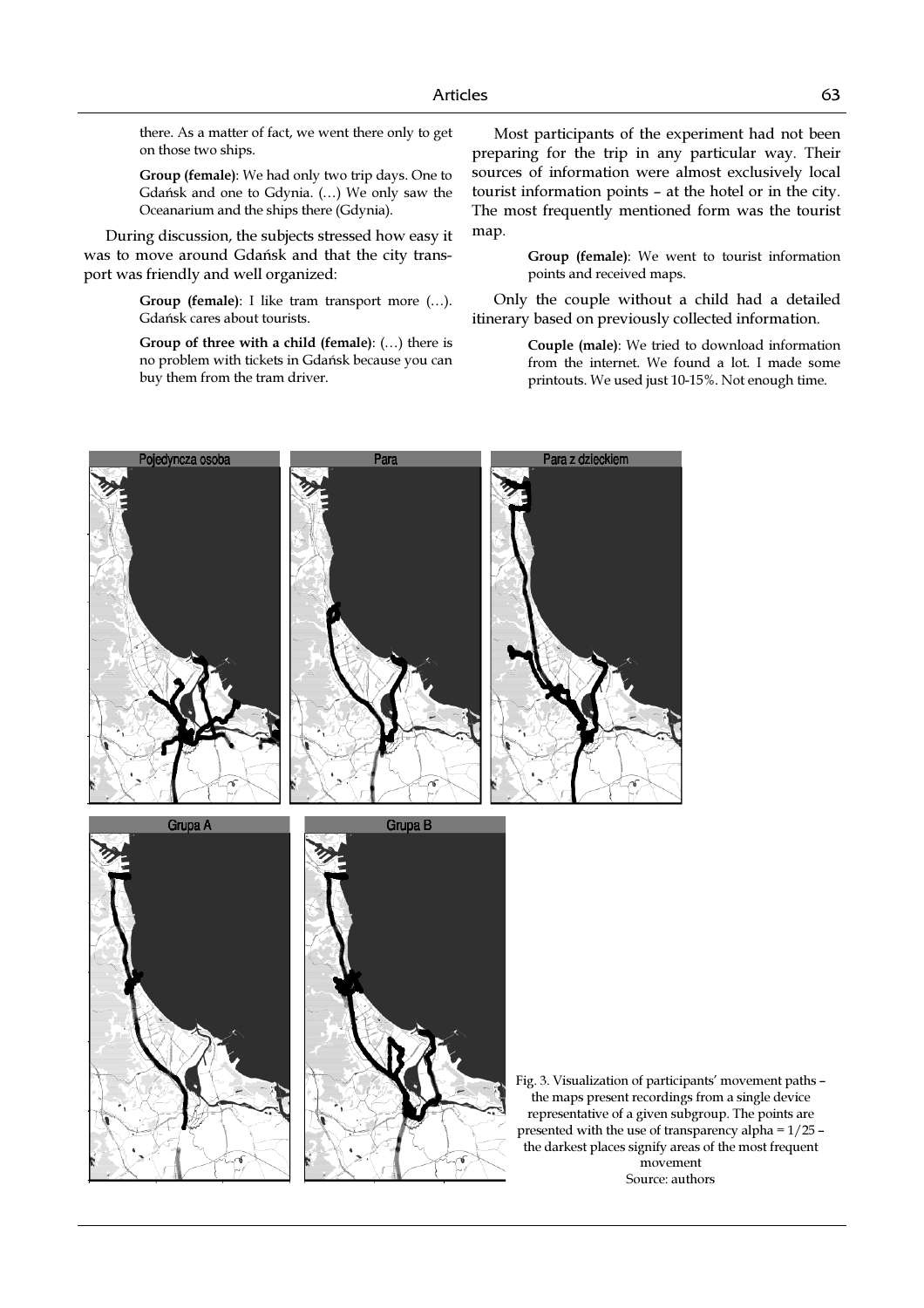The subjects also talked about the most attractive and recommendable places, as well as those which they had the worst memories of. The places worth recommending included St Dominic's Fair, the quay in Gdańsk, the Old Town in Gdańsk, the Fish Market, Mariacki Church with its view from the tower, the Museum of Amber, the Museum of Marine Culture in Gdańsk, the Shipyards, as well as Gdańsk Oliwa. Unpleasant memories were left only by the Anthropological Museum, Sobieszewska Island and in two cases the city of Gdynia as a whole. Due to the character of sightseeing described above, the respondents in both categories mentioned nearly exclusively places in Gdańsk. In addition, in this part of the group interview, the participants were asked to mark the places which they found most interesting on a map of Trójmiasto. In this way, the researchers obtained information about specific places as well their perception and remembered subjective locations in the form of a particular 'mind map' (cf. Fig. 2). It can be seen that the list of places is not simply a repetition of the names mentioned earlier. Some sites are not on the list, e.g. Mariacki Church, and instead there are new ones, sometimes described in detail, such as the Galeon or the Grand Hotel. It is interesting that respondents often comment on their attractiveness, e.g. put remarks like 'not worth visiting' next to the Oceanarium.

The movement paths recorded during the experiment may be analysed in aggregation or separately. Fig. 3 presents data for each group, where the largest one consisting of four, was additionally divided into two parts A and B, because its members got separated into two subgroups during the visit. The paths show both the range of tourism exploration and the most frequently visited places. In all the subgroups, except A and B, we can see the strong domination of the centre of Gdańsk as a place to spend free time – this is probably connected with the location of accommodation. Groups A and B were accommodated in Sopot and spent most of their time there, going on only one trip to Gdynia and in the case of Group B also to the centre of Gdańsk. Those staying in Gdańsk showed large differences in their movement patterns. The single person spent time mainly in the city centre, travelling to the attractions on the city outskirts, i.e. taking individual trips, not arranged in sequence. The only place visited by this person outside the city limits was Sobieszewska Island. Apart from Gdańsk, the couple visited Sopot, and their movement shows that it was strongly concentrated in the very small area of the Old Town. The couple with a child spent relatively the least time in the centre of Gdańsk, staying mostly in the south of the city and in urban greenery areas, such as the Oliwski Park. As the only group living in Gdańsk, they visited Gdynia as well.

Using the data obtained from all the participants, the most popular sites were identified, those where they spent the majority of their time (cf. Fig. 4). The procedure has been described more broadly in another publication (RZESZEWSKI & KOTUS 2014). It is not surprising that the most popular is Gdańsk centre, followed by the centre of Sopot and Gdańsk quay together with Westerplatte. The remaining attractions were visited only occasionally.



Fig. 4. The most popular places in Trójmiasto. The 'pop' parameter was established on the basis of the number of days when the experiment participants spent a considerable amount of time at a given place – the maximum value equals the sum of days spent in Trójmiasto by all groups (22) Source: authors

Together the presented methods make it possible to obtain valuable information about tourist behaviours. However, only in their combination do the relationships which could remain unnoticed if interpreted separately show up. The group of students split during the experiment into two subgroups, which is visible in the movement record. The FGI makes it possible to interpret this behaviour – they were divided by sex, and men were less willing to do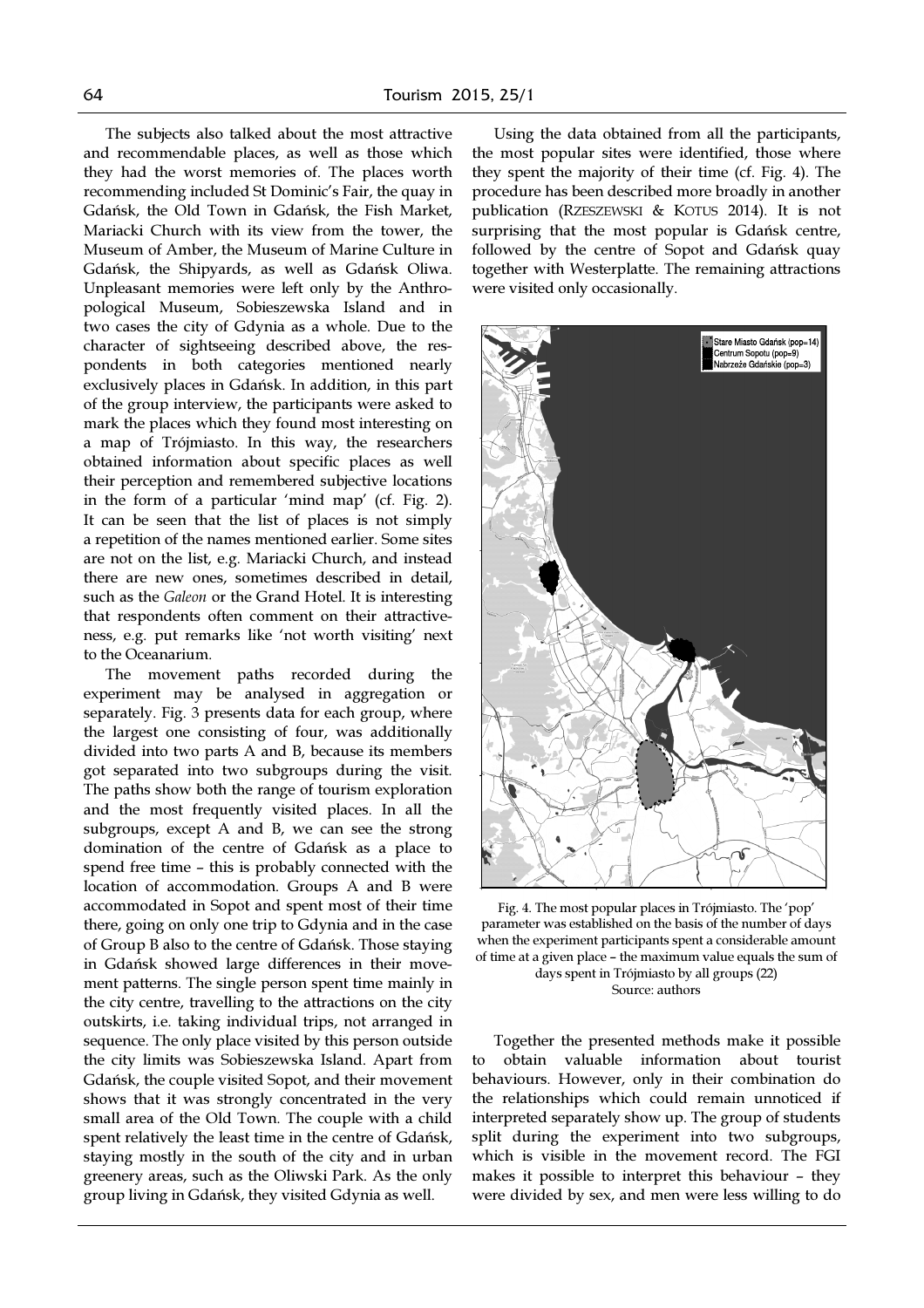the sightseeing, explaining that they were tired. The 'group of three with a child' consisted of grandparents with a granddaughter, for whom Sopot was not attractive in any way, but they decided to visit Gdynia so that their granddaughter could see the ships. For them, less crowded places, such as the Oliwski Park, were more attractive. As regards the 'Couple', the visualization of movement revealed a picture which was difficult to interpret, where on the one hand the exploration area was very small (as for the 'Group'), on the other – they did not spend time at one place. During the group interview it became obvious that they were the only ones who had prepared a very detailed and demanding sightseeing plan, but realized only a small part of it, moving according to the sequence established earlier.

Similarly, the record of paths allows us to add to the conclusions drawn from the sociological method. The most and the least attractive places in the city, pointed out by the experiment participants were not necessarily actually visited during the experiment – we should always consider the possibility of a mistake or a distortion of the idea of space as time passes. The movement paths also made it possible to ascribe ranks to individual sites more objectively e.g. on the basis of the amount of the time spent (cf. Fig. 4). In addition, the information obtained during the group interview makes it possible to name the identified areas and ascribe appropriate functions to them. It is particularly important when satellite location methods are used, in which the error in measuring the position in an urban environment is considerable (MODSCHING, KRAMER & TEN HAGEN 2006). Without additional information, location data alone does not let us determine whether the place analysed is a tourism attraction, an urban greenery area offering recreation while sightseeing, or simply a transport node for the tourists.

### 5. SUMMARY

The primary aim of the article was discussion concerning the application of 'mixed methods' in research on tourist behaviours. We hope that this purpose has been achieved. From the study undertaken, the use of 'mixed methods' is in our opinion necessary to describe reality relatively fully and fulfill one of the basic postulates of academic work – reaching truth. As a result of 'mixed method' research, the interpretation of results becomes more multidimensional or, to put it metaphorically, 'spacious'. It particularly concerns such a methodologically difficult research subject as tourism. The strengths of 'mixed method' research

include its multidimensional character. Recording movement paths allows us to see clearly the 'mechanics' of a tourist's activity, but does not reveal their motivations and psychological effects. Social research increases the interpretational possibilities of measurements made with recording devices, or even make it possible to make such interpretations in a credible way. On the other hand, real movement paths decrease subjectivity in interpretation of behaviours inevitably introduced by the researcher at the analysis stage, and make it possible to confront participants' ideas about space with their actual movements.

The disadvantages or dangers of 'mixed method' research include the risk of an unconscious study of something else by means of the various methods, missing the aim of the study or simply an unintentional use of the 'multiple method' (JIANG 2003). The use of GPS devices, group or individual interviews, projection methods (e.g. mind maps) should be coordinated in such a way that the techniques used offer real methodological triangulation and are oriented towards different views of the same phenomenon, with the same group of subjects participating. Using various techniques is a priori connected with activities done at a different time and place, by different researchers. Therefore, these factors may be very misleading. As a result, research should be conducted simultaneously, and not separately. Such research is usually undertaken by more than one person, as it requires a team of experts from different disciplines. This increases the risk of only partial research carried out simultaneously, and not complementarily.

During 'mixed method' research, we must remember that qualitative studies, though often called 'soft techniques', have their own procedures and application requirements. They cannot be used without these procedures because then they would lose strength as a reliable tool. Qualitative sociological studies (e.g. group interviews) are seemingly easy. As a matter of fact, they force the researcher to gain precise social knowledge and skill in making use of it. Without this they cannot be used.

It seems that currently tourism studies have new, promising prospects in which the application of 'mixed method' research will become an obligatory practice. Using methodological triangulation, as presented above, gives researchers a number of challenges. It is felt that the effort put into tackling them may bring effects which are unobtainable when a more traditional approach is taken. It can be hoped that this will create opportunities to build new, better models to describe tourist behaviours in space.